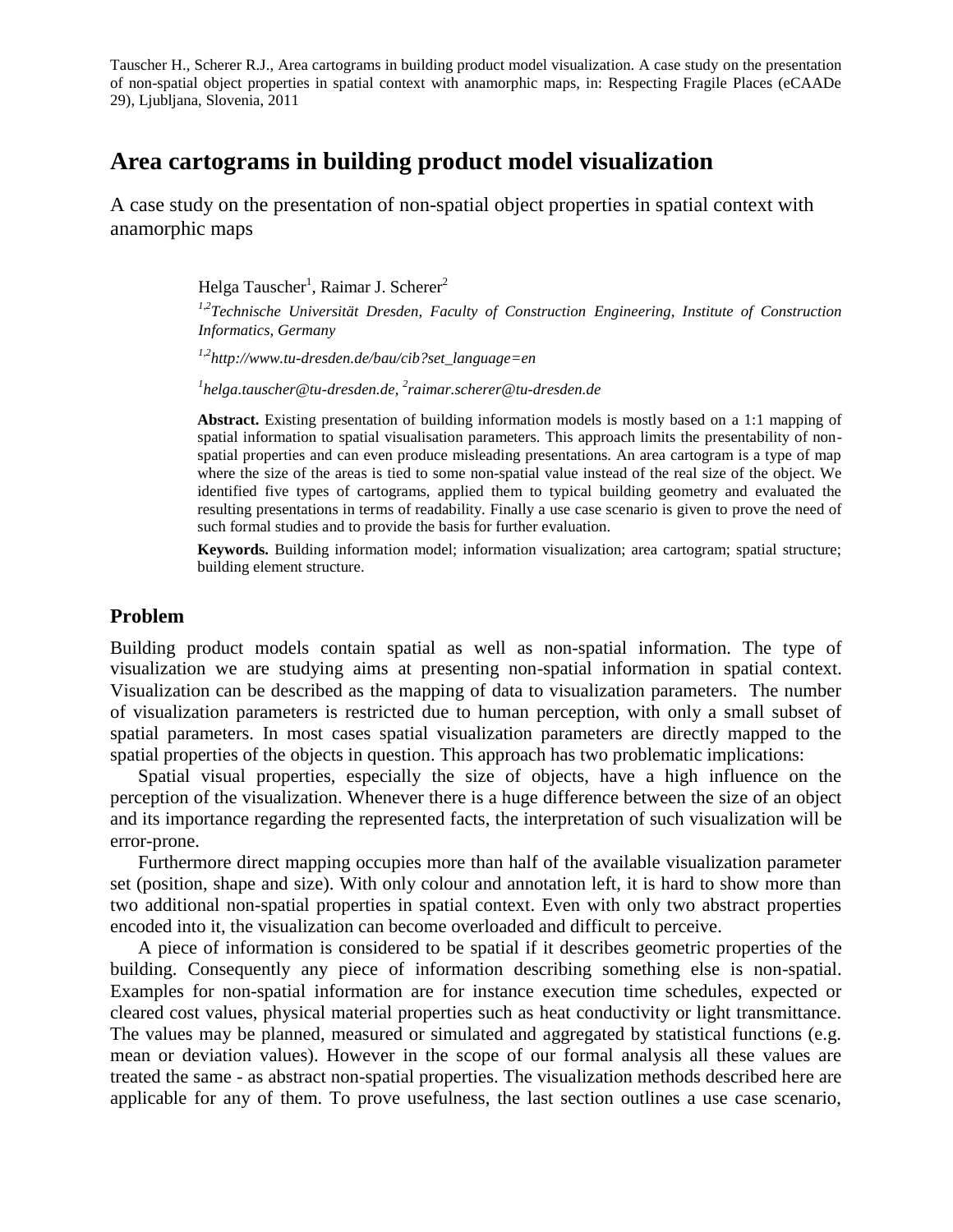showing how the arbitrary values can be replaced with values from a construction domain specific example.

### **Method: A formal approach to building product model visualization**

In building product models information is aggregated in a way that increases interoperability of software tools. Consequently research concentrates on the semantic enhancement of the 3D building model, the integration of additional data (e.g. schedules, cost) with the building model and how this integrated model can be utilized by tools and algorithms. Often authors touch visualization questions within the scope of their analytical questions, in order to show off their results. Few authors tackle visualization problems explicitly though - mainly in the area of schedule (4D) visualization (e. g. Benjaoran et. al. 2009, Chang et. al. 2009). However there is no systematic research about visualization in order to support the human user in the exploration of building product models. The potential opened up by building product models for visual analysis of the product data remains idle due to the lack of more general approaches. On the other hand the established research in information and exploratory visualization avoids the special cases of spatial information and/or treats them as exotic, marginal topics.

Cartography is a domain traditionally dealing with spatial and non-spatial information as well. By this domain methods of abstraction were developed to highlight the meaningful information. One of these methods, called anamorphic maps, preserves only some spatial properties (position, shape and topology) of the original objects in the final presentation. Thus non-spatial object properties can be mapped to the unused spatial visualization parameters.

A well-studied subtype of anamorphic maps is the group of area cartograms or area-by-value cartograms. In an area cartogram the area of visualization objects does not reflect the spatial size of the data objects but a non-spatial property instead. This way area cartograms can adjust the visual weight of the presented objects, which is done either by a simple normalization or by encoding a non-spatial property into the area. The non-spatial property can be used as a reference value for a second non-spatial property which is then encoded in the colour parameter. Geospatial examples from the domain of cartography often use inhabitant numbers as reference values. Because the reference value is then distributed uniformly over the presentation area, cartograms are also known as density-equalizing.

In order to answer the question whether area cartograms are applicable for building models, we first identify and describe types of area cartograms including the algorithms to generate them. In a second step we describe the characteristics of building model geometry and apply the cartogram algorithms to a prototypical example of building geometry. The resulting visualizations are then evaluated in terms of readability.

### **Types of area cartograms**

To obtain a representation with the targeted area value, the original spatial object can be scaled, distorted or replaced by a completely independent representation of the desired size. Each of these changes to the single visual object has an impact on its relations to neighboring visual objects and those affects topology and continuity of visual presentation as a whole. Position may be recalculated compared to the original position to keep the original topology as much as possible.

Thus area cartograms can be categorized according to the following criteria: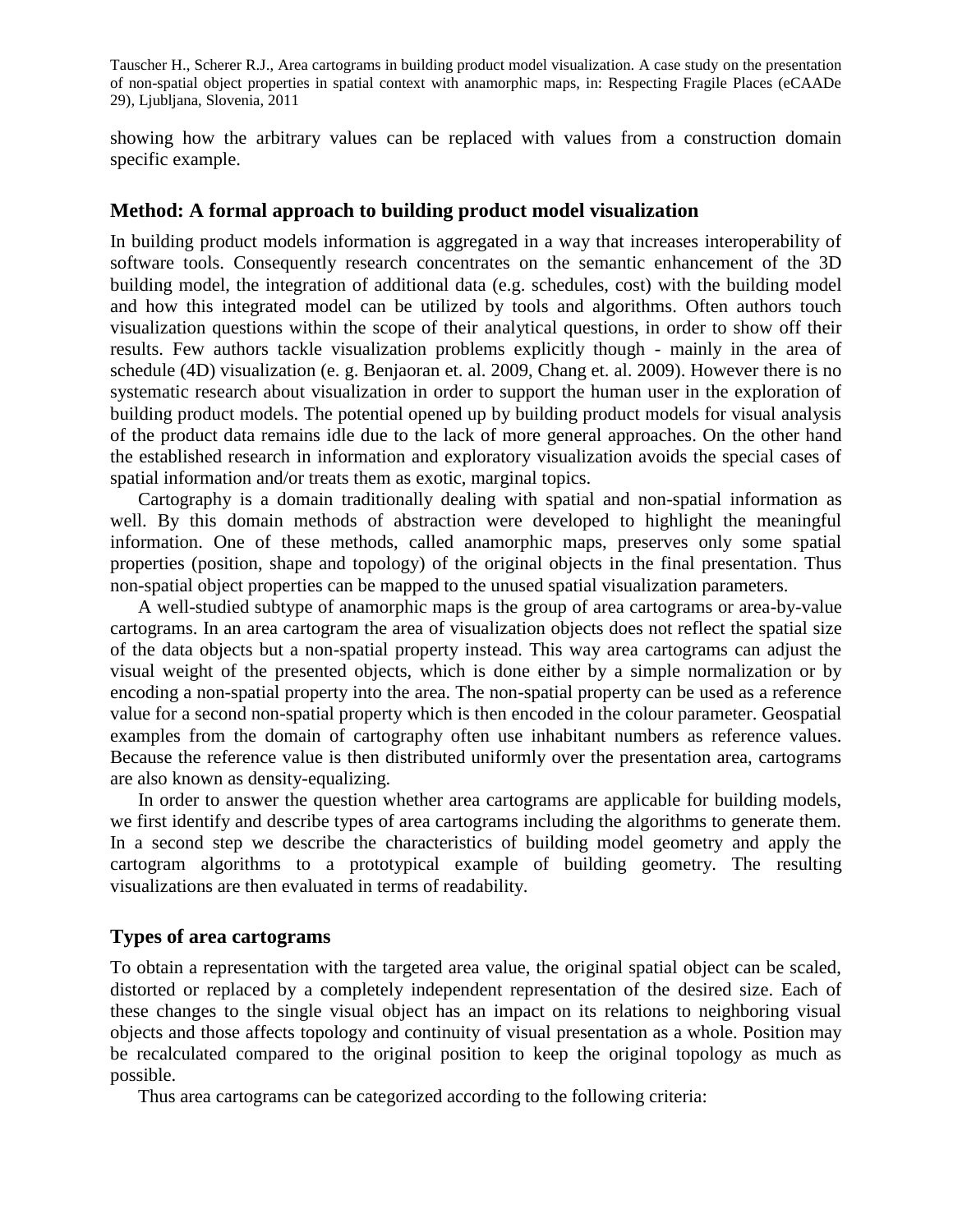- Continuity: Given a set of objects with spatial properties such that they fill the space continuously – does the corresponding group of representations fill up the cartogram area continuously as well?
- Preservation of topology: How much of the neighborhood relations are retained?
- Preservation of position: How closely is the position of the original objects matched?
- Preservation of shape: How closely is the shape of the original objects retained?

There is a strong [interdependency](http://dict.leo.org/ende?lp=ende&p=Ci4HO3kMAA&search=interdependency&trestr=0x8001) between these criteria. They can't be equally fulfilled at the same time (see e.g. Roth et. al. 2010). Algorithms for the creation of area-by-value cartograms balance these criteria to achieve a reasonable trade-off. Some methods even relax the fundamental criterion of target area values by introducing a cartographic error. They allow for some deviation of cartogram areas from their target values to better satisfy the other criteria, producing an approximation to the value-by-area cartogram.

### *Scaling*

Simple scaling of the objects preserves both shape and position absolutely, but neither continuity nor topology. Downscaling produces gaps, upscaling produces overlaps.

# *Gastner-Newman-Cartograms*

The algorithm proposed by Gastner and Newman (2004) projects the original map onto a distorted grid, which is calculated such that cell areas reflect values of the objects on the grid cells. The algorithm maintains continuity as well as topology totally. However shape is distorted, but the characteristics of the shapes are retained partially. A special form of the algorithm introduces additional shape-preserving constraints. Tobler (2004) gives an historical overview about computational methods of displacement-grids for continuous area-by-value cartograms.

### *Dorling cartograms*

Each data entity is represented by a circle of the appropriate size. The algorithm arranges these circles in such a way, that neighbourhood is maintained as closely as possible (Dorling 1996). The non-continuous cartogram maintains topology, but totally ignores the original shape of the objects.

### *Rectangular cartograms*

This type of cartogram is similar to the Dorling cartograms, but uses rectangles instead of circles. It allows for better preservation of continuity. Van Kreveld and Speckmann (2007) present an algorithm to create rectangular cartograms.

### *Spatially ordered treemaps*

Treemaps are a method to present hierarchical non-spatial values as the area of rectangles continuously covering a given canvas. For spatial data some of many possible layout algorithms are based on the position of the original objects. Spatially ordered treemaps maintain continuity, but are not capable to preserve topology in all cases. Shape is changed to rectangular. To come closest to the original shape, aspect ratio of the bounding box could be approximated. Wood and Dykes (2008) discuss an extension to squarified layouts which produces ordered treemap layouts with rectangle aspect ratios near 1.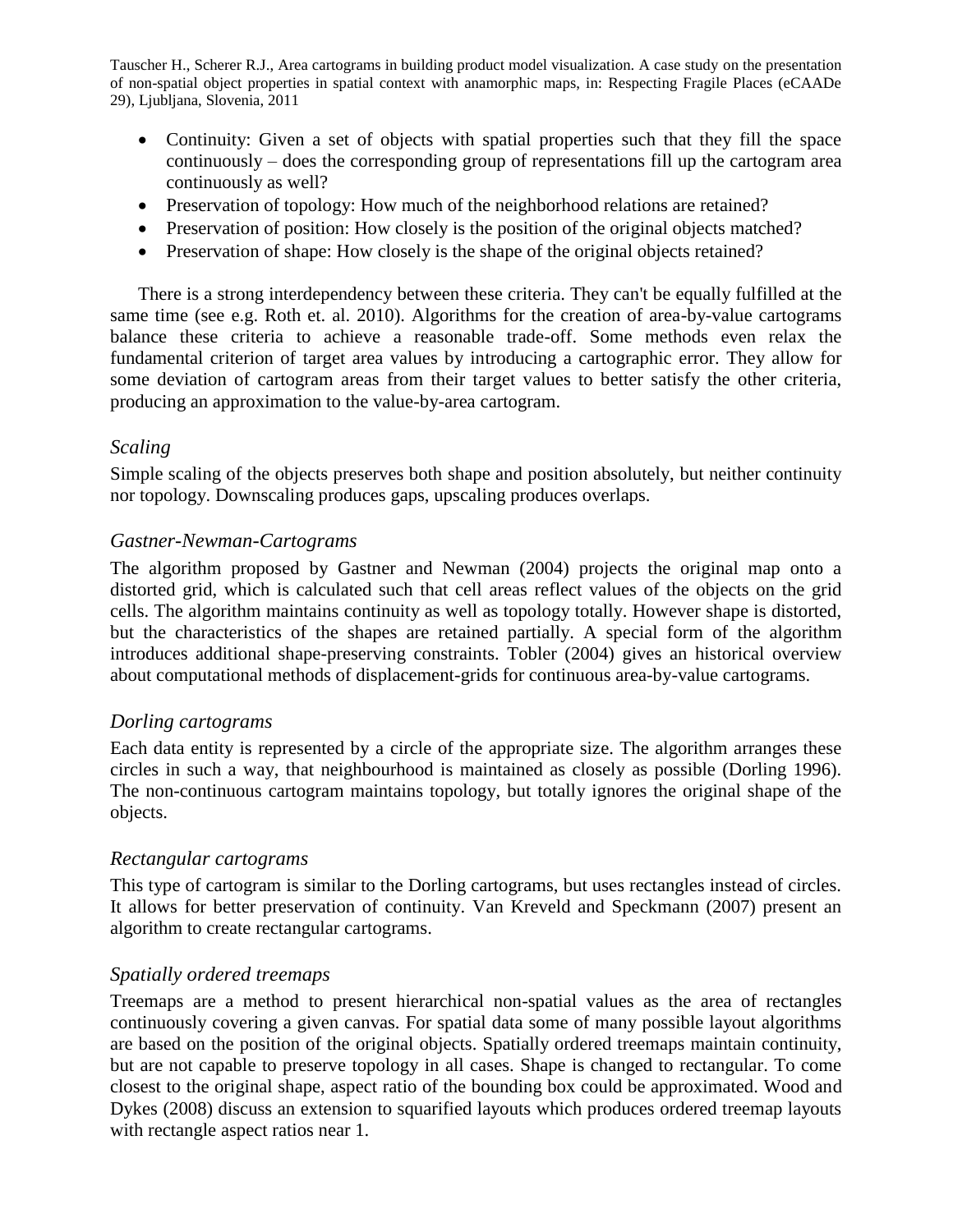# **Typical building geometry**

Typical building geometry consists of horizontal levels and vertical elements, so that an orthogonal structure appears in vertical cross-sections. Floor plans also often show orthogonal orientation. Due to the nature of architecture the geometric structure of a building can be examined in terms of the enclosed spaces or in terms of the space-delineating building elements. In most cases one of both is sufficient and better suited to tackle a certain problem.

In order to focus on the basic issues the chosen examples are based on a very simple orthogonal floor plan layout with rooms, walls and openings, which also can be taken as prototypical for a vertical cross-section.

### *Spatial structure*

The spatial structure consists of three-dimensional volume, continuously filling up the overall building volume.

### *Building element structure*

Building elements are made up of walls and slabs separating rooms. These space delineating elements are of reduced dimensionality, one dimension is significantly smaller than the others. Furthermore there are openings (doors and windows) being part of the walls and slabs.

### **Case studies**

### *Implementation*

In order to produce comparable graphics (with unique aesthetics) the algorithms have been implemented using Java and processing. The input data of the floor plan layout was prepared with ad-hoc scripts to fulfill the requirements of the algorithms. Particular attention was paid to the topological integrity of the input data, otherwise Dorling and rectangular cartograms wouldn't be achievable. For the Gastner-Newman-cartogram preprocessing of the layout plan consists of the insertion of additional nodes along the straight course of the walls.

In the following each cartogram type is shown and discussed for the spatial structure as well as the building element structure of the sample layout with arbitrary area target values attached to the respective objects (Figure 1).



*Figure 1 Sample layout with area target values for rooms (left) and building elements (right)*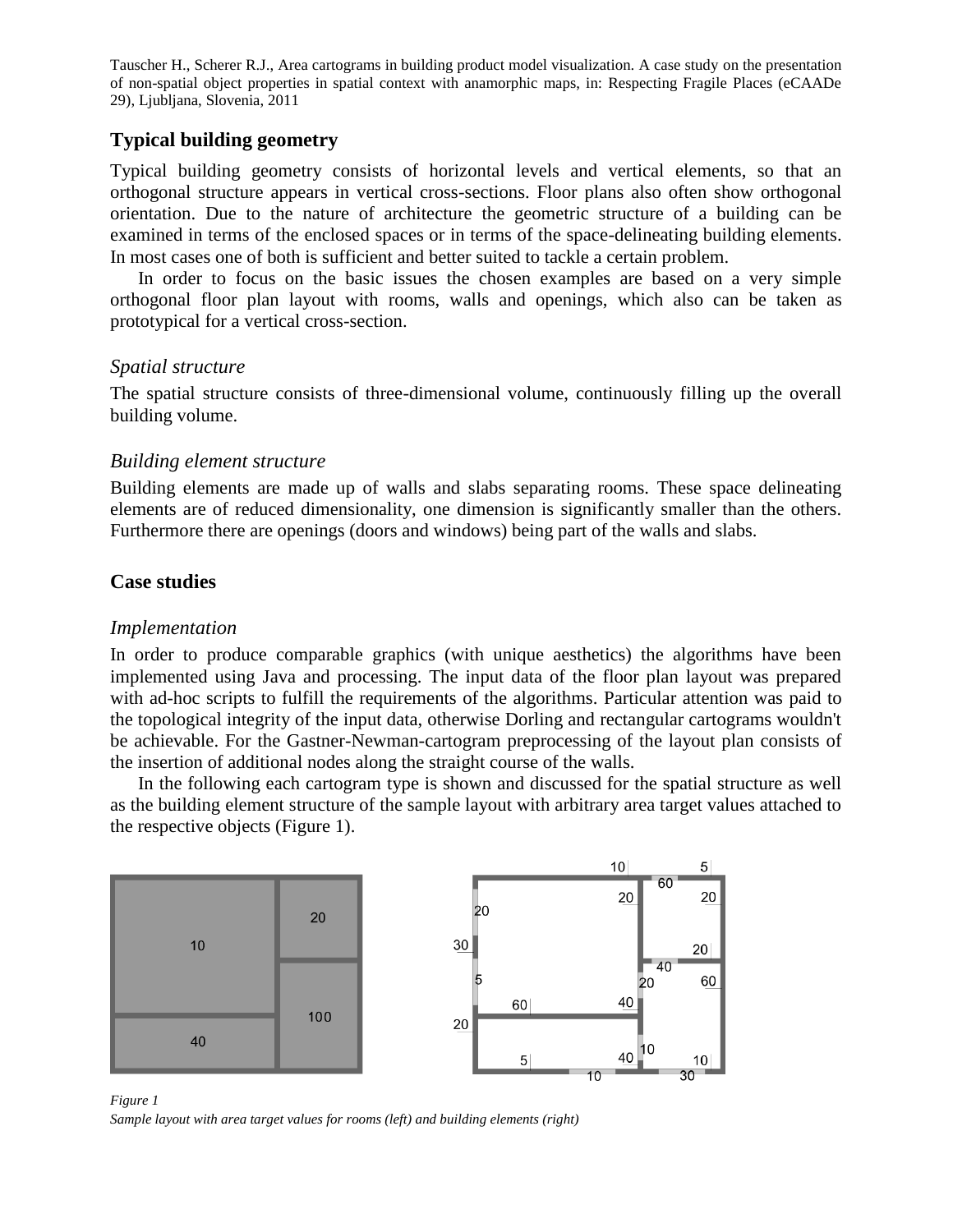### *Cartograms applied to the spatial structure*

Presentation of room areas in floor plans and vertical cross-sections is similar to cartographic maps in that the spatial objects are continuously filling up the layout. Area cartograms can be applied rather straigth forward to the spatial building structure.





#### *Figure 2*

*Simple scaling (left and Gastner-Newman-Algorithm (right) applied to spatial structure of the sample floor plan*

- 1. Simple scaling: Scale is calculated to the maximal value which doesn't produce overlaps.
- 2. Gastner-Newman cartogram: The values in the examples have a high deviation from the size of the original area. Thus shape distortion is rather strong. Strong local distortion can lead to aesthetically unpleasant presentations, which are hard to read. However it can be very useful for smooth weighting of single areas (fish eye zoom).



#### *Figure 3*

*Dorling Cartogram (left) and rectangular cartogram (right) applied to spatial structure of the sample floor plan*

- 3. Dorling cartogram: The high level of abstraction makes it suitable for an anamorphic presentation because it shows clearly, that this is not a real floor plan
- 4. Rectangular cartogram: Shape is maintained because the original is orthogonal, proportions can be retained as well in this simple case, but might be distorted in favor of topology for more complex cases.
- 5. Spatially ordered tree map: In this case shape is maintained, because the original geometry consists of rectangles as well. In contrary to rectangular cartograms proportion can't be retained, instead the abstraction of the outer boundary being a rectangle is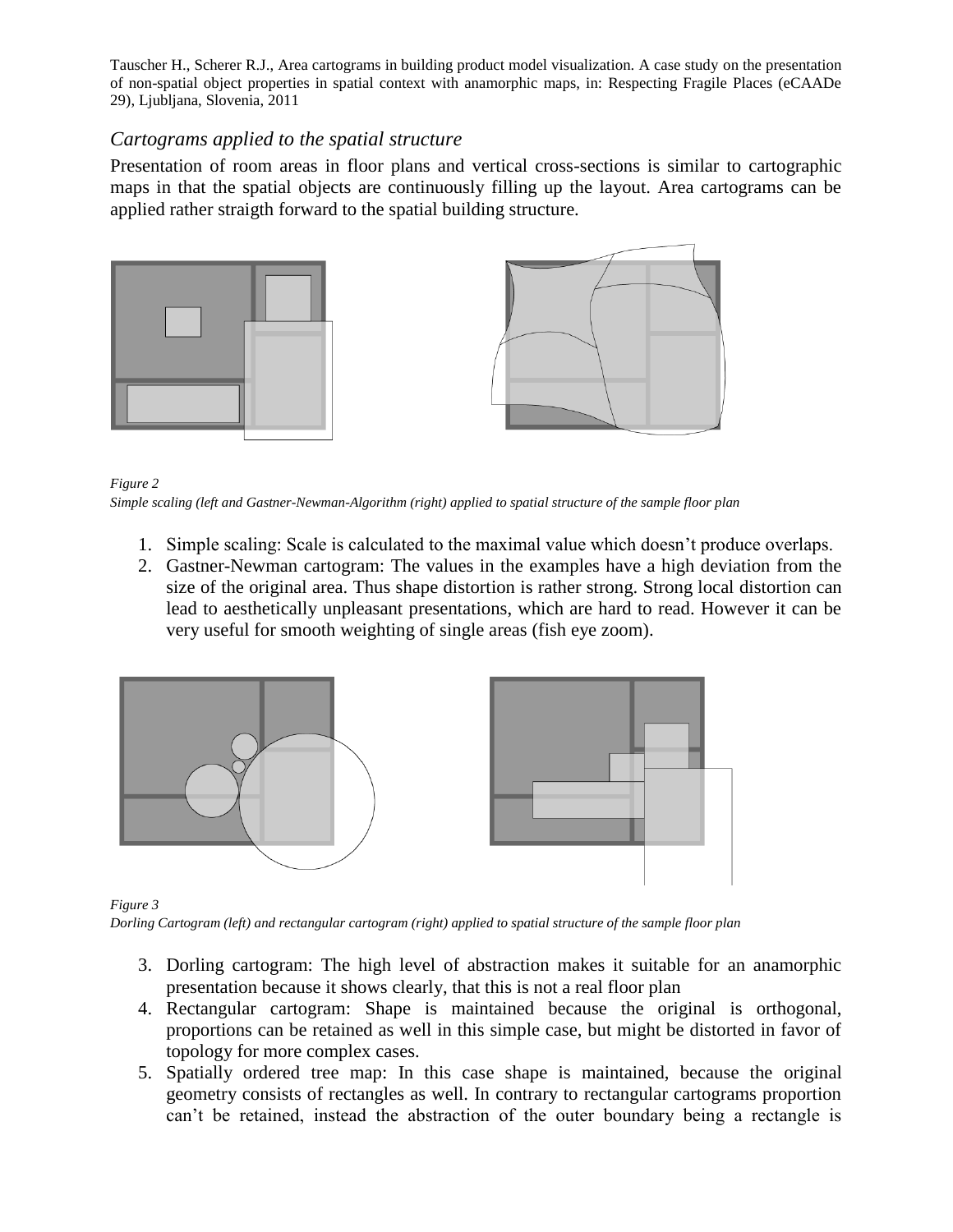introduced, which matches the original geometry as well. Topology can be preserved in this case, but it might not be possible in more complex situations.



*Figure 4 Spatial treemap applied to spatial structure of the sample floor plan*

# *Cartograms applied to the building element structure*

In contrary to the spatial structure the building element structure does not continuously fill up the presentation area. This simplifies the construction of area cartograms because the area of an element can be changed without influencing neighbour elements. However the elementation, neighbourhood and topology are more complex to define and describe in order to be preserved in the visual presentation. Another problem is how to normalize the areas of elements which are not directly comparable, because they refer to different base units, e.g. walls and openings.



*Figure 5*

*Simple scaling (left) and Gastner-Newman-Algorithm (right) applied to building element structure of the sample floor plan*

- 1. Simple scaling: Because of the reduced dimensionality of the building elements, simple scaling can be applied to the reduced dimension without losing the original topology.
- 2. Gastner-Newman: The same arguments are valid as argued for the spatial structure
- 3. Dorling: The algorithm can be applied to the building element structure with the following definition of topology: Walls are neighbors when they are connected and border on the same room. Openings are contained in the walls. Although the rough position of the elements is retained, the visualization becomes hard to read.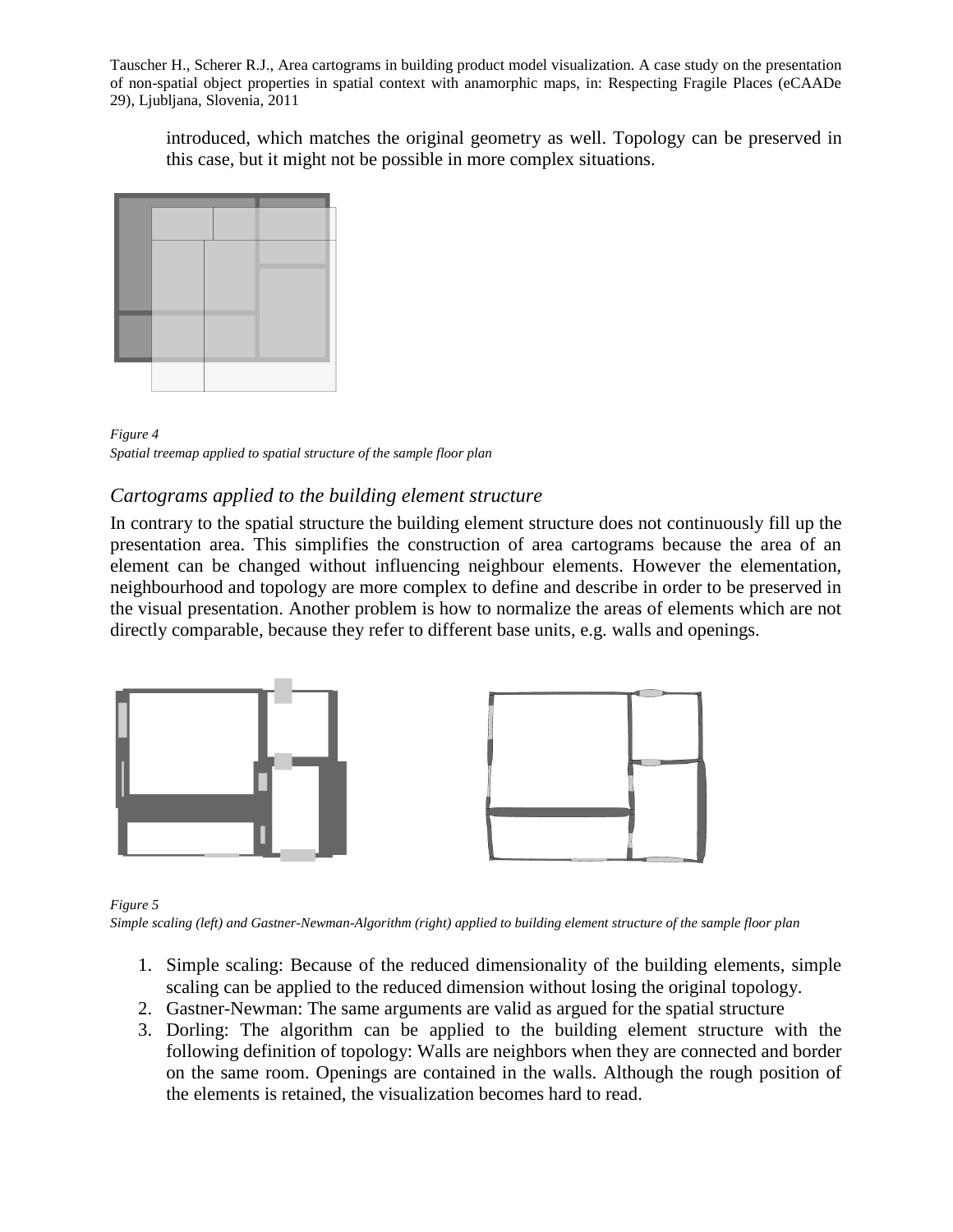- 4. Rectangular cartograms: A rectangular cartogram, when layed out for optimized preservation of topology, would look similar to the simple scaling solution.
- 5. Spatial treemaps are designed to show a continuously filled area. They can't be applied to the non-continuous building element structure.



*Figure 6 Dorling-Algorithm applied to building element structure of the sample floor plan*

# **Envisaged application domain scenario**

In the following a construction domain scenario is described in order to prove usefulness of the value-by-area cartogram approach for building product model visualization and as a basis for further studies. The scenario is placed in the context of execution design, contracting and execution of construction work. A visualization scenario consists of a task to be performed and questions to be answered by means of visual exploration. With the chosen task of cost control the non-spatial property to be visualized in spatial context is set to a cost property, retrieved from calculation, submission or invoicing. Questions to be answered are:

- 1. Which parts of the building will definitely have superior costs and therefor need special treatment in planning detail, careful supervision during execution or special attention during invoice verification?
- 2. What are the reasons for exploded costs? How correlate cost values to other key parameters, such as schedule irregularities or delays, trades and companies present on the site or the planned building use?
- 3. Which parts of the building are at risk of exploding costs and how high is the probability of excessive costs?

For the first question to be answered a single abstract value must be shown in spatial context. When the value is encoded by color, then small, but very expansive building elements or rooms might be dismissed. An area-by-value cartogram can be helpful, to prevent this misinterpretation.

The second question demands for visualization of the correlation candidates as a second value in addition to the cost value itself. By weighting the area according to the costs values, values of the candidate property which correlate to high cost values can be made visible.

In order to visually answer the third question the the height of potentially increased cost values has to be shown together with the probability of the occurrence of the cost-triggering events. The principle of the cost value as reference for a second value is similar to the visualization for the second question. However for the second question the users exploratory focus is on correlation of values, while it is on spatial clustering of values for the third question.